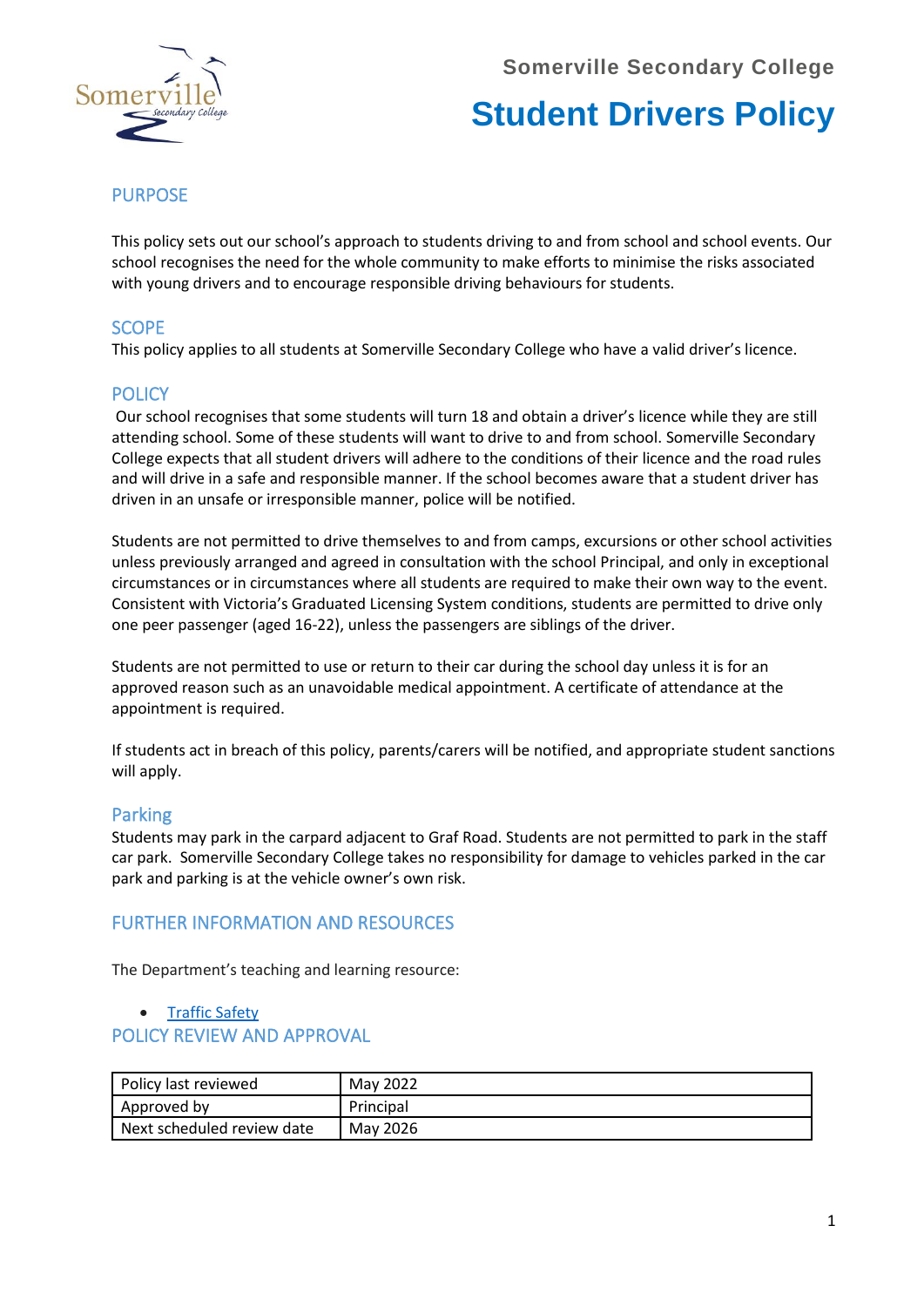**Somerville Secondary College**



**Student Drivers Policy**

**APPENDIX A (NOTE: This form must be returned to senior sub school leader)**

### **Parent Permission and Student Agreement Form**

This form must be completed by any student who intends to drive to school either occasionally or regularly.

| <b>Student Name</b>                 |                                                                                                   |
|-------------------------------------|---------------------------------------------------------------------------------------------------|
| <b>Car Make/Model</b>               |                                                                                                   |
| Colour                              |                                                                                                   |
| Registration                        |                                                                                                   |
| <b>Number</b>                       |                                                                                                   |
|                                     |                                                                                                   |
|                                     | Note: if the student intends to drive any car other than the one registered on this form, it must |
| also be registered with the school. |                                                                                                   |

### **Parent Permission**

I give permission for **EXECUTE:** I give permission for **EXECUTE:** The school and take the siblings indicated on this form. I am aware of Victoria's Graduated Licensing System conditions and the school requirements regarding students driving to school.

Please list any siblings that will be passengers (full name and year level):

| - -    |  |  |  |
|--------|--|--|--|
|        |  |  |  |
| ◠<br>ັ |  |  |  |

Signature of Parent/Guardian: example and the state of Date:

### **Student**

I agree to adhere to Victoria's Graduated Licensing System conditions and the school requirements regarding students driving a car to school.

| Signature of Student: | Date. |
|-----------------------|-------|
|-----------------------|-------|

| <b>Principal Approval</b> |  |
|---------------------------|--|
|---------------------------|--|

Signature\_\_\_\_\_\_\_\_\_\_\_\_\_\_\_\_\_\_\_\_\_\_\_\_\_\_\_\_\_\_\_\_\_\_\_\_\_\_\_\_\_\_\_\_\_\_\_\_\_\_\_\_ Date: \_\_\_\_\_\_\_\_\_\_\_\_\_\_\_\_\_

**\*NOTE: A PHOTOGRAPH OF THE STUDENT'S DRIVER LICENCE MUST BE ATTACHED TO THIS FORM.**